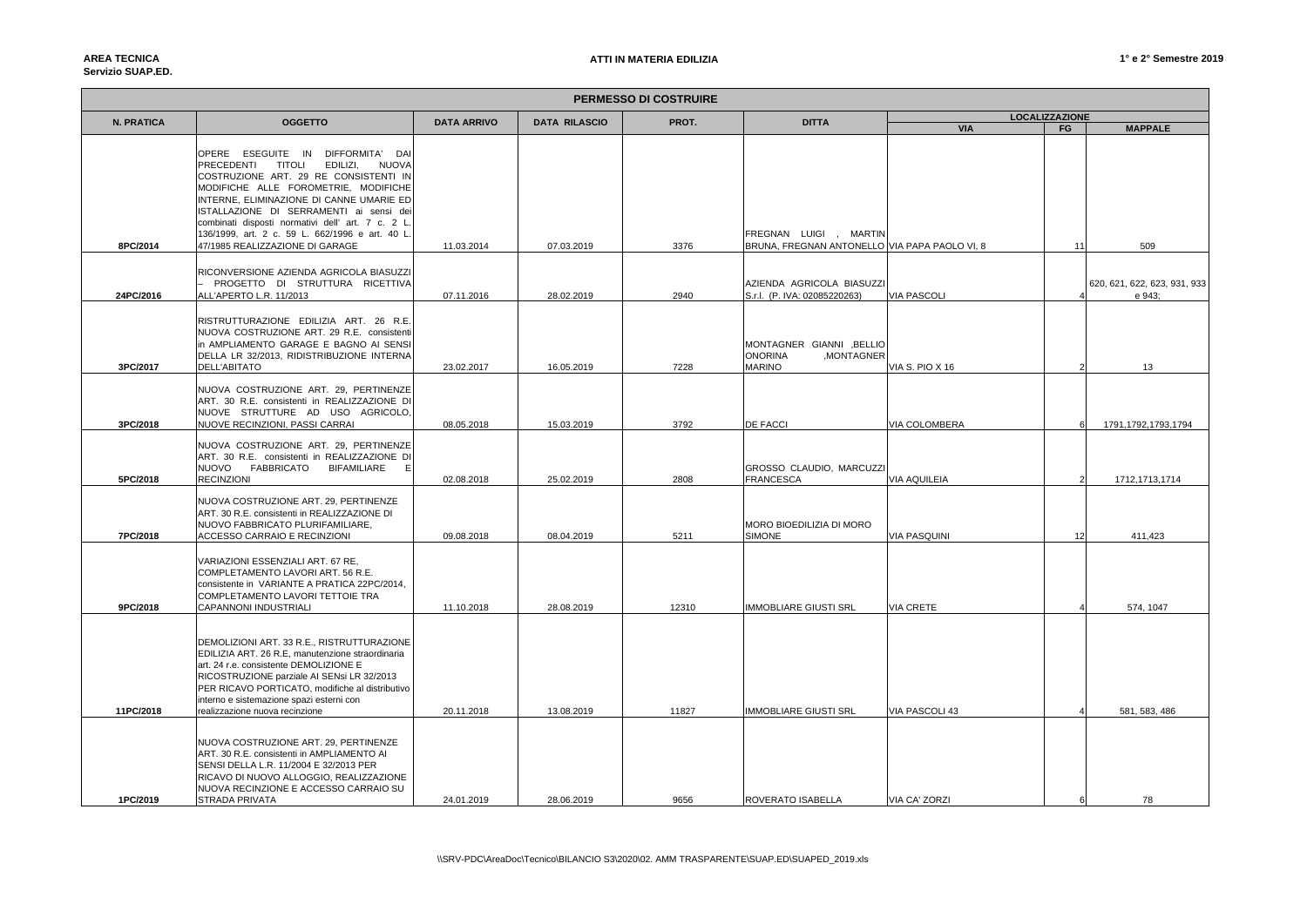| <b>PERMESSO DI COSTRUIRE</b> |                                                                                                                                                                                                                                                                                   |                    |                      |       |                                         |                                                       |                |                                 |  |
|------------------------------|-----------------------------------------------------------------------------------------------------------------------------------------------------------------------------------------------------------------------------------------------------------------------------------|--------------------|----------------------|-------|-----------------------------------------|-------------------------------------------------------|----------------|---------------------------------|--|
| N. PRATICA                   | <b>OGGETTO</b>                                                                                                                                                                                                                                                                    | <b>DATA ARRIVO</b> | <b>DATA RILASCIO</b> | PROT. | <b>DITTA</b>                            | <b>LOCALIZZAZIONE</b><br><b>VIA</b><br><b>MAPPALE</b> |                |                                 |  |
| 2PC/2019                     | INUOVA COSTRUZIONE ART. 29. PERTINENZE<br>ART. 30 R.E. consistenti in REALIZZAZIONE<br><b>FABBRICATO RESIDENZIALE BIFAMILIARE.</b><br>ACCESSO CARRAIO E NUOVA RECINZIONE<br>LOTTO 5 P.d.L. C4.30 ZTO C3.9                                                                         | 13.02.2019         | 5.06.2019            | 9407  | IMMOBILIARE MM DI MORELLO VIA C. PAVESE |                                                       | <b>FG</b>      | 969.973                         |  |
| 8PC/2019                     | NUOVA COSTRUZIONE ART. 29 consistenti in<br>COSTRUZIONE PORTICATO E IMPIANTO<br>FOTOVOLTAICO AI SENSI DELLA L.R. 32/2013                                                                                                                                                          | 29.03.2019         | 26.09.2019           | 13791 | RIGO CLAUDIO                            | VIALE DELLE REGIONI 2-2A                              | $\mathcal{P}$  | 1352, 1485, 1414, 1443,<br>1486 |  |
| 9PC/2019                     | NUOVA COSTRUZIONE ART. 29, PERTINENZE<br>ART. 30 RE consistenti in AMPLIAMENTO AI<br>SENSI DELLA LR 32/2013 PER RICAVO DI<br>NUOVO MAGAZZINO E TERRAZZO                                                                                                                           | 29.03.2019         | 16.10.2019           | 14815 | <b>LONGO ENRICO</b>                     | PIAZZA VERDI 12D                                      | $\mathcal{P}$  | 606                             |  |
| 10PC/2019                    | NUOVA COSTRUZIONE ART. 29 R.E.,<br>COMPLETAMENTO OPERE ART, 56 R.E.,<br><b>IMANUTENZIONE STRAORDINARIA ART. 24 R.E.</b><br>consistenti in AMPLIAMENTO EDIFICIO<br>RESIDENZIALE AI SENSI DELLA LR 32/2013.<br>COMPLETAMENTO OPERE FINITURA,<br>RIDISTRIBUZIONE DEGLI SPAZI INTERNI | 29.03.2019         | 10.07.2019           | 10257 | CELLI FEDERICA, PINZAN<br><b>NICOLA</b> | VIA PASCOLI 51                                        |                | 756                             |  |
| 11PC/2019                    | DEMOLIZIONI ART. 33 R.E., NUOVA<br>COSTRUZIONE ART, 29 consistenti in<br>DEMOLIZIONE E RICOSTRUZIONE CON<br>ampliamento EDIFICIO RESIDENZIALE E<br>DIREZIONALE AI SENSI DELLA LR 32/2013<br>MANUTENZIONE STRAORDINARIA RT. 24 R.E.                                                | 01.04.2019         | 04.12.2019           | 17402 | <b>BIOMEDIKA S.R.L.</b>                 | VIA STAZIONE 19.21.23                                 | $\overline{2}$ | 119                             |  |
| 16PC/2019                    | CONSISTENTE IN REALIZZAZIONE DI<br>MODIFICHE INTERNE PER INSEDIAMENTO<br>ATTIVITA' COMMERCIALE A SERVIZIO DELLA<br>STAZIONE FERROVIARIA<br>INTERVENTI IN DIFFORMITA' DI TITOLO<br>ABILITATIVO ART, 69 RE, consistenti in<br><b>IMODIFICHE AL DISTRIBUTIVO INTERNO E</b>           | 21.05.2019         | 23.10.2019           | 15147 | <b>EXSTEAM</b>                          | <b>VIA STAZIONE 159</b>                               |                | 76                              |  |
| 17PC/2019                    | <b>PROSPETTICHE</b>                                                                                                                                                                                                                                                               | 31.05.2019         | 10.10.2019           | 14516 | <b>LA ROCCA ELVIRA</b>                  | VIA TOSCANINI 14                                      |                | 188                             |  |